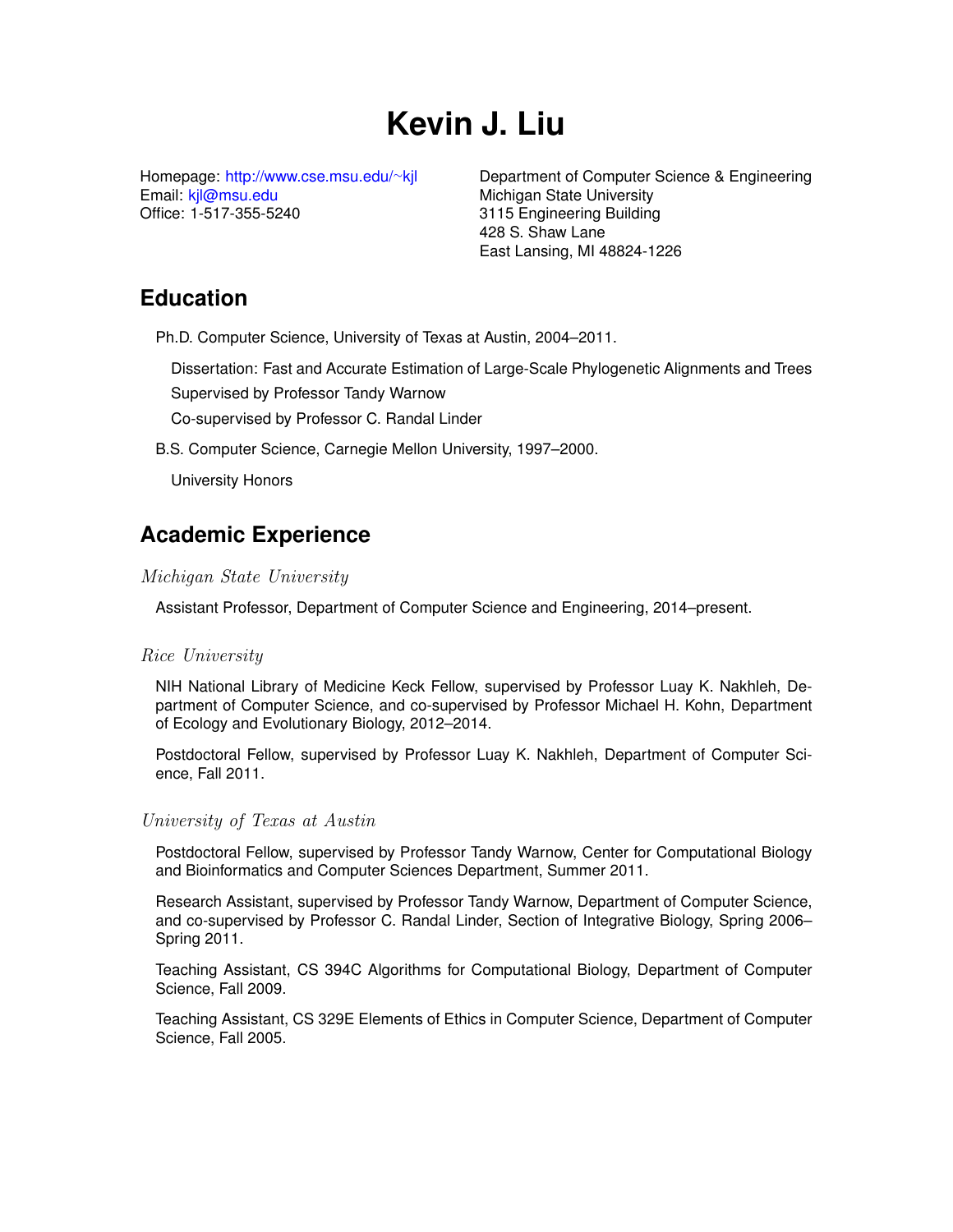#### Carnegie Mellon University

Undergraduate Research Assistant, Project LISTEN, School of Computer Science, 1997–1998.

# **Research Interests**

Computational biology and bioinformatics

Phylogenomics and phylogenetics

Comparative genomics

Functional genomics

Population genetics

Algorithm design and empirical performance studies

## **Research**

#### Grant Support

DBI 2144121: "CAREER: Future phylogenies: novel computational frameworks for biomolecular sequence analysis involving complex evolutionary origins." **Principal Investigator**. 2022–2027. Total amount to MSU: \$585,696. National Science Foundation, USA.

EEB Seed Grant: "New algorithmic techniques and an applied study of bioluminescent cephalopod symbioses." **Co-Principal Investigator**. Other co-PIs: E. Heath-Heckman. 2022–2023. Total amount: \$13,509.

BEACON Grant: "Genomic and Computational Dissection of the Function and Evolution of Life History Transitions." **Co-Principal Investigator**. Other co-PIs: H. J. Goldsby, J. H. A. Hoffmann, and R. L. Young. 2019–2020. Total amount: \$85,311. BEACON, an NSF Center for the Study of Evolution in Action (NSF Cooperative Agreement DBI-0939454).

IOS 1740874: "PGR: Transcriptional and Translational Regulation of Gene Expression by Gene Structure, Codon Usage and tRNAs in Grasses." **Co-Principal Investigator**. Other PI/co-PIs: K. Childs, N. Jiang, and Y. Yang. 2018–2023. Total amount to MSU: \$2,561,077. National Science Foundation, USA.

DGE 1828149: "NRT-HDR: Intersecting Computational and Data Science to Address Grand Challenges in Plant Biology." **Co-Principal Investigator**. Other PI/co-PIs: S.-H. Shiu, J. A. P. Benitez, C. R. Buell, K. Childs, D. Chitwood, K. Cichy, E. Farre, E. Grotewold, Y. Hsu, J. Jiang, T. Long, E. Munch, C. Niederhuth, B. O'Shea, R. VanBuren, J. Wang, Y. Xie, and M. Yan. 2018– 2023. Total amount to MSU: \$2,999,967. National Science Foundation, USA.

CCF 1714417: "Fast and Accurate Computational Tools for Large-Scale Evolutionary Inference: a Phylogenetic Network Approach." **Principal Investigator**. 2017–2021. Total amount to MSU: \$404,748. National Science Foundation, USA.

Research Experiences for Undergraduates (REU) supplement award. 2020–2021. Total amount to MSU: \$24,000. National Science Foundation, USA.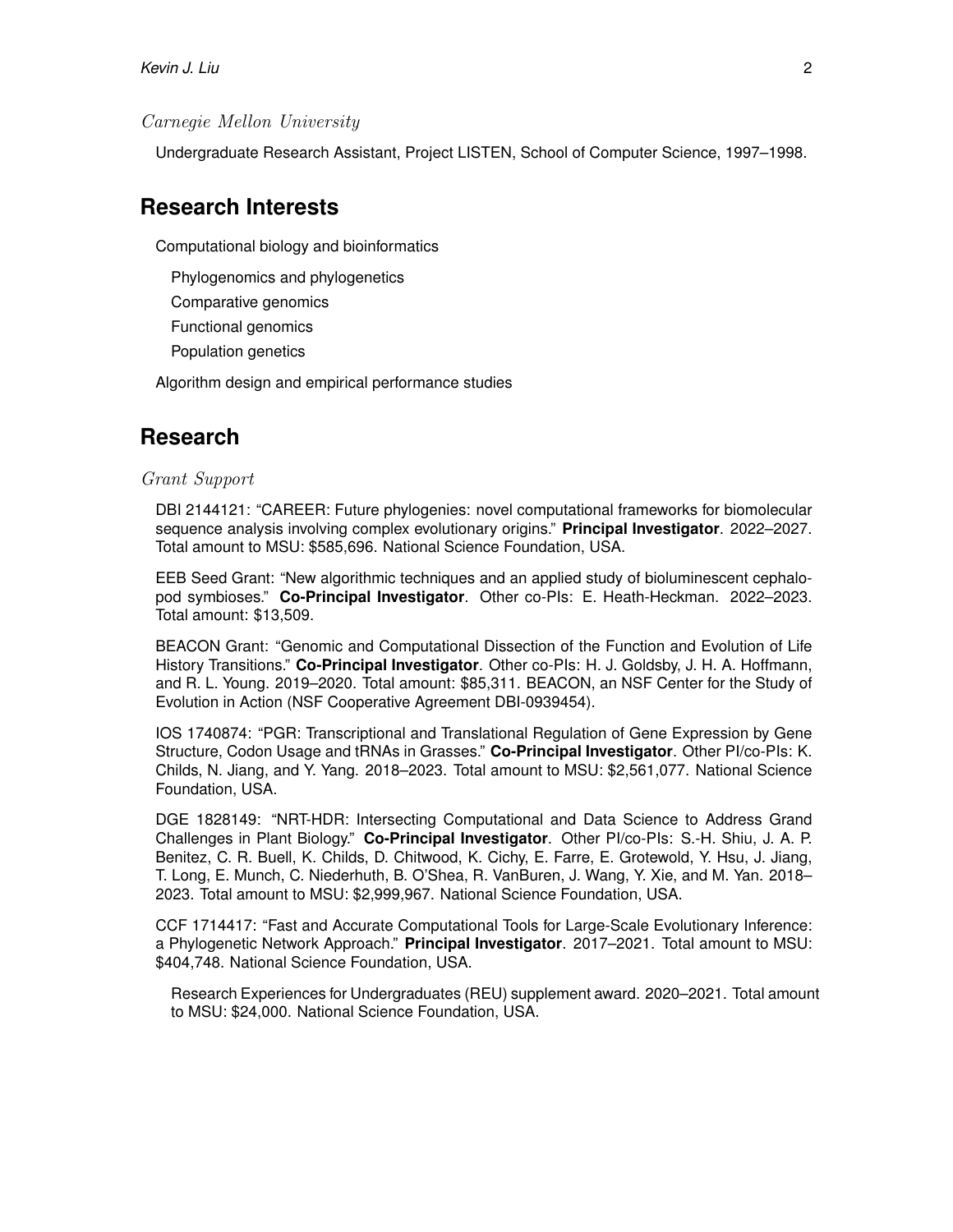DEB 1737898: "Dimensions: Phylogenetic and Functional Diversity of Tripartite Plant-Fungal-Bacterial Symbioses." **co-Principal Investigator**. Other PI/co-PIs: G. M. Bonito, P. P. Edger, and B. Hamberger. 2017–2023. Total amount to MSU: \$1,749,984. National Science Foundation, USA.

Dimensions Broadening Participation Research Experiences for Undergraduates (D-BP-REU) supplement award. 2017–2018. Total amount to MSU: \$20,000. National Science Foundation, USA.

CCF 1565719: "CRII: Novel Evolutionary Models and Algorithms to Connect Genomic Sequence and Phenotypic Data." **Principal Investigator**. 2016–2019. Total amount to MSU: \$174,968. National Science Foundation, USA.

BEACON Grant: "A Novel Phylogenomic Framework for Forensic DNA Localization." **Co-Principal Investigator**. Other co-PI: G. M. Bonito. 2017–2018. Total amount: \$67,119. BEACON, an NSF Center for the Study of Evolution in Action (NSF Cooperative Agreement DBI-0939454).

BEACON Grant: "A Phylogenomic Study of Adaptive Co-evolution Between Early Diverging Fungi and Obligate Bacterial Endosymbionts in the *Burkholderiaceae*." **Co-Principal Investigator**. Other co-PI: G. M. Bonito. 2016–2017. Total amount: \$65,414. BEACON, an NSF Center for the Study of Evolution in Action (NSF Cooperative Agreement DBI-0939454).

XSEDE Allocation Grant: "Fast and Accurate Computational Tools for Large-Scale Evolutionary Inference." **Principal Investigator**. 2016–2017. Total amount: 50,000 service units (SUs). National Science Foundation, USA.

The MSU WaterCube Program Grant: "Microbial Communities in Global Groundwaters: An Evolutionary and Ecological Perspective." **Co-Principal Investigator**. Other co-PIs: J. B. Rose and M. O. Schrenk. 2015–2017. Total amount: \$60,000. The MSU Water Science Network, Michigan State University.

#### Book Chapters

1. K. J. Liu and T. J. Warnow, Large-scale multiple sequence alignment and tree estimation using SATé. In Methods in Molecular Biology: Multiple Sequence Alignment, D. Russell (editor). New York: Springer; 2014. p. 219-244, DOI: [10.1007/978-1-62703-646-7](http://dx.doi.org/10.1007/978-1-62703-646-7_15) 15.

#### Refereed Journal and Conference Publications

- 1. M. Gao, W. Wang, and K. J. Liu, "The Impact of Gene Sequence Alignment and Gene Tree Estimation Error on Summary-based Species Network Estimation", accepted pending revision by Proceedings of the 13th ACM Conference on Bioinformatics, Computational Biology, and Health Informatics (BCB) 2022.
- 2. W. Wang, A. Hejasebazzi, J. Zheng, and K. J. Liu, "Build a better bootstrap and the RAWR shall beat a random path to your door: phylogenetic support estimation revisited", Proceedings of the 24th Conference on Intelligent Systems for Molecular Biology (ISMB) and the 20th European Conference on Computational Biology (ECCB), virtual conference, 2021. Conference paper published in Bioinformatics, vol. 37, issue Supplement<sub>-1</sub>, p. i111-i119, 2021, DOI: [10.1093/bioinformatics/btab263.](https://doi.org/10.1093/bioinformatics/btab263) *Acceptance rate of 18.6%.*
- 3. M. Gao and K. J. Liu, "Statistical analysis of GC-biased gene conversion and recombination hotspots in eukaryotic genomes: a phylogenetic hidden Markov model-based approach", Proceedings of the 12th ACM Conference on Bioinformatics, Computational Biology, and Health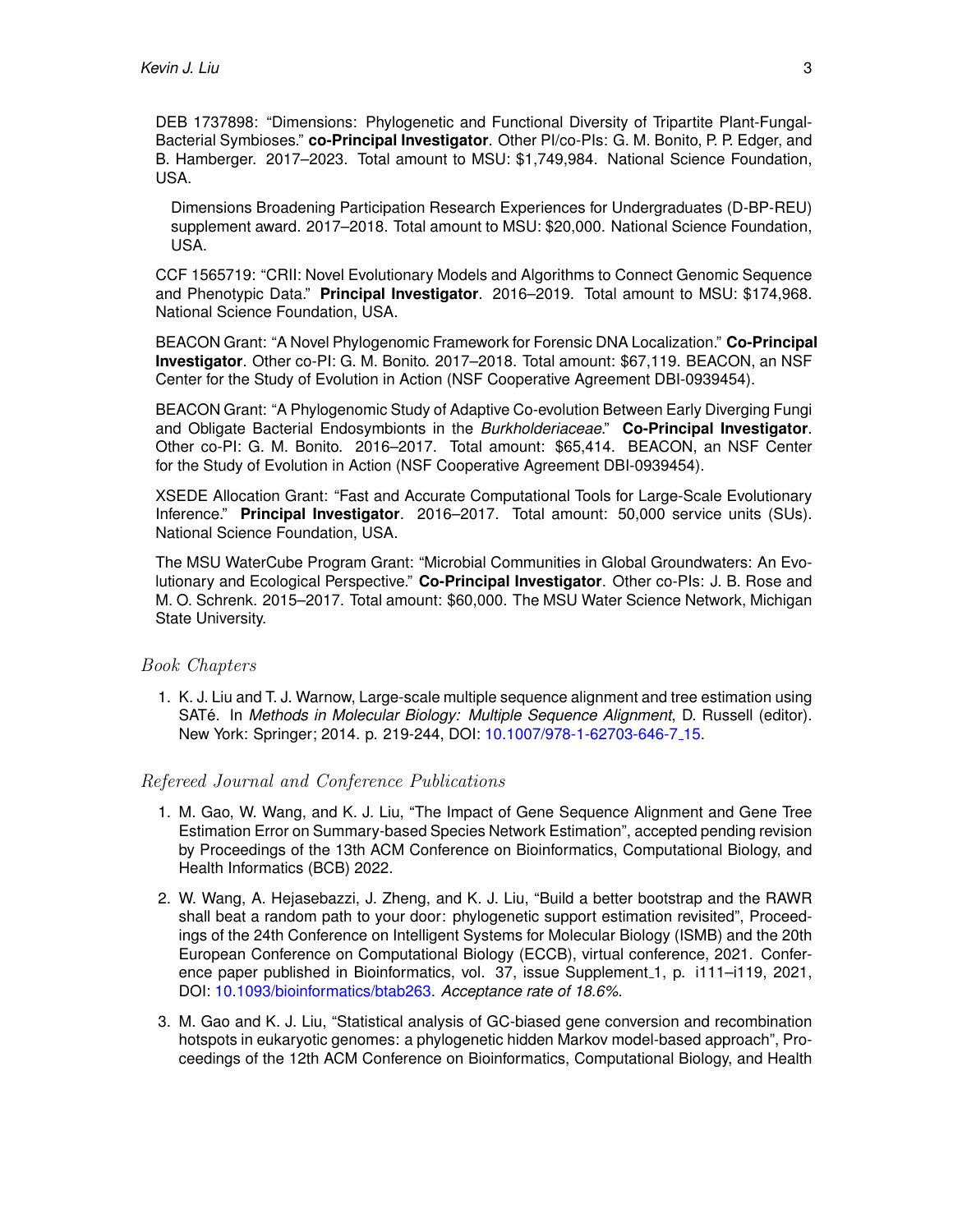Informatics (BCB '21), Association for Computing Machinery, New York, NY, USA, article 15, pp. 1–24, 2021, DOI: [10.1145/3459930.3469509.](https://doi.org/10.1145/3459930.3469509)

- 4. W. Wang, J. Smith, H. A. Hejase, and K. J. Liu, "Non-parametric and semi-parametric support estimation using SEquential RESampling random walks on biomolecular sequences", Algorithms for Molecular Biology, vol. 15, no. 1, p. 7, 2020, DOI: [10.1186/s13015-020-00167-0.](https://doi.org/10.1186/s13015-020-00167-0)
- 5. S. P. Mullen, N. W. VanKuren, W. Zhang, S. Nallu, E. B. Kristiansen, Q. Wuyun, K. J. Liu, R. I. Hill, A. Briscoe, and M. R. Kronforst, "Disentangling population history and character evolution among hybridizing lineages," Molecular Biology and Evolution, vol. 37, issue 5, 2020, DOI: [10.1093/molbev/msaa004.](https://doi.org/10.1093/molbev/msaa004)
- 6. W. Wang, Q. Wuyun, and K. J. Liu, "An application of random walk resampling to phylogenetic HMM inference and learning," IEEE Transactions on NanoBioscience, vol. 19, no. 3, pp. 506- 517, 2020, DOI: [10.1109/TNB.2020.2991302.](https://doi.org/10.1109/TNB.2020.2991302)
- 7. W. Wang, Q. Wuyun, and K. J. Liu, "An application of random walk resampling to phylogenetic HMM inference and learning," Proceedings of the 2019 IEEE International Conference on Bioinformatics and Biomedicine (BIBM), pp. 44-51, 2019, DOI: [10.1109/BIBM47256.2019.8983223.](https://doi.org/10.1109/BIBM47256.2019.8983223)
- 8. Q. Wuyun, N. W. VanKuren, M. Kronforst, S. P. Mullen, and K. J. Liu, "Scalable statistical introgression mapping using approximate coalescent-based inference," Proceedings of the 10th ACM International Conference on Bioinformatics, Computational Biology and Health Informatics (BCB '19), ACM, New York, NY, USA, pp. 535, 2019, DOI: [10.1145/3307339.3342165.](https://doi.org/10.1145/3307339.3342165)
- 9. H. A. Hejase, N. VandePol, G. M. Bonito, and K. J. Liu, "FastNet: fast and accurate statistical inference of phylogenetic networks using large-scale genomic sequence data", Proceedings of the Sixteenth RECOMB Comparative Genomics Satellite Conference (RECOMB-CG), Magog-Orford, Quebec, Canada, 2018. Conference paper published in Springer LNCS, vol. ´ 11183, pp. 242-259, 2018, DOI: [10.1007/978-3-030-00834-5](https://doi.org/10.1007/978-3-030-00834-5_14) 14.
- 10. W. Wang, J. Smith, H. A. Hejase, and K. J. Liu, "Non-parametric and semi-parametric support estimation using SEquential RESampling random walks on biomolecular sequences", Proceedings of the Sixteenth RECOMB Comparative Genomics Satellite Conference (RECOMB-CG), Magog-Orford, Quebec, Canada, 2018. Conference paper published in Springer LNCS, ´ vol. 11183, pp. 294-308, 2018, DOI: [10.1007/978-3-030-00834-5](https://doi.org/10.1007/978-3-030-00834-5_17) 17.
- 11. H. A. Hejase, N. VandePol, G. M. Bonito, P. P. Edger, and K. J. Liu, "Coal-Miner: a statistical method for GWA studies of quantitative traits with complex evolutionary origins," Proceedings of the 8th ACM International Conference on Bioinformatics, Computational Biology, and Health Informatics, pp. 107-114, 2017, DOI: [10.1145/3107411.3107490.](http://dx.doi.org/10.1145/3107411.3107490)
- 12. H. A. Hejase and K. J. Liu, "A scalability study of phylogenetic network inference methods using empirical datasets and simulations involving a single reticulation," BMC Bioinformatics, vol. 17, no. 1, p. 422, 2016, DOI: [10.1186/s12859-016-1277-1.](http://dx.doi.org/10.1186/s12859-016-1277-1)
- 13. Z. Wang and K. J. Liu, "A performance study of the impact of recombination on species tree analysis," Proceedings of the Fourteenth RECOMB Comparative Genomics Satellite Conference (RECOMB-CG), Montréal, Quebec, Canada, 2016. Journal version published in BMC Genomics, vol. 17, no. 10, pp. 165-174, 2016, DOI: [10.1186/s12864-016-3104-5.](http://dx.doi.org/10.1186/s12864-016-3104-5)
- 14. H. A. Hejase and K. J. Liu, "Mapping the genomic architecture of adaptive traits with interspecific introgressive origin: a coalescent-based approach," Proceedings of the Fourteenth Asia Pacific Bioinformatics Conference (APBC), San Francisco, CA, USA, 2016. Journal version published in BMC Genomics, vol. 17(Suppl 1), no. 8, pp. 41-57, 2016, DOI: [10.1186/s12864-](http://dx.doi.org/10.1186/s12864-015-2298-2) [015-2298-2.](http://dx.doi.org/10.1186/s12864-015-2298-2)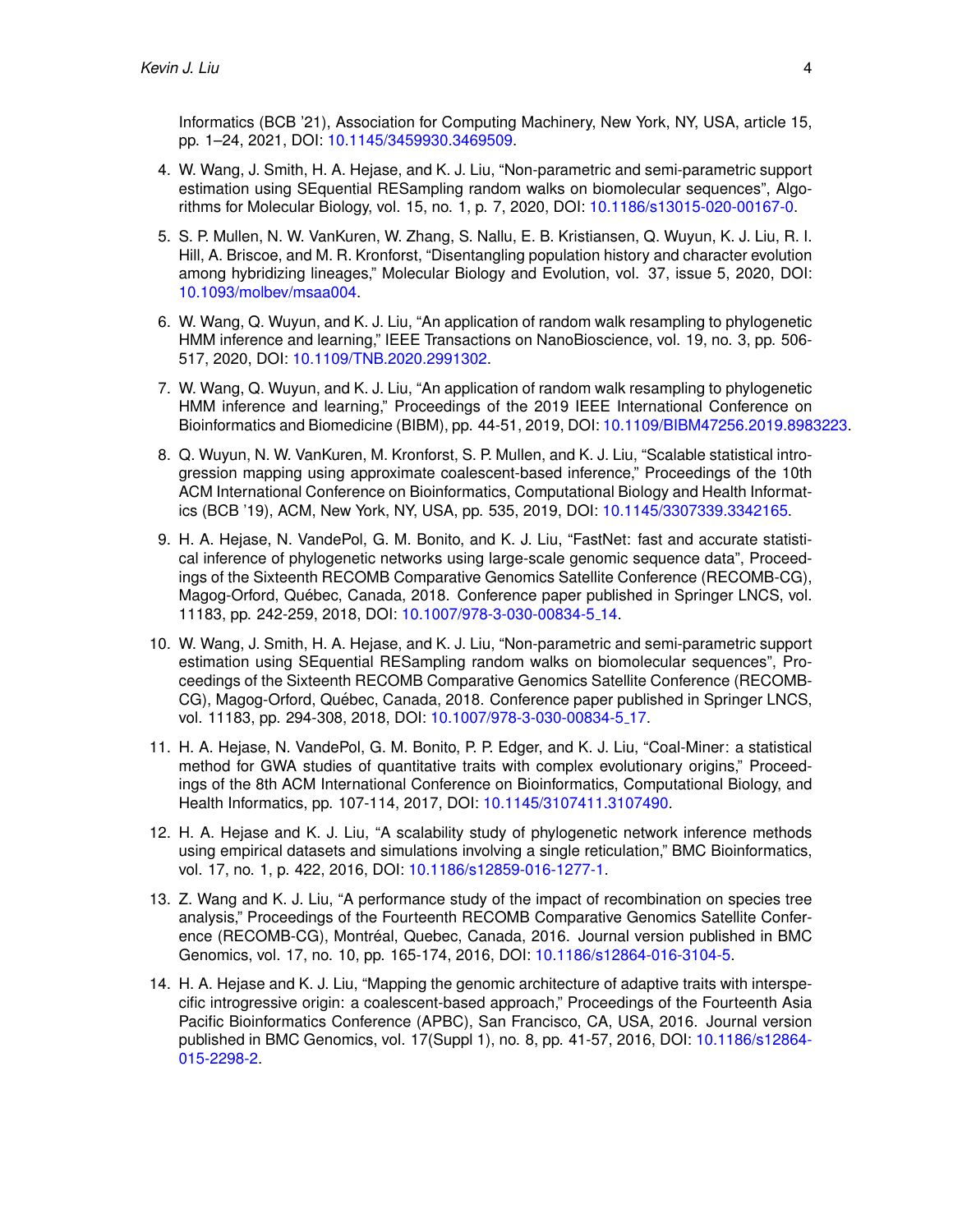- 15. K. J. Liu, E. Steinberg, A. Yozzo, Y. Song, M. H. Kohn, and L. K. Nakhleh, "Interspecific introgressive origin of genomic diversity in the house mouse," Proceedings of the National Academy of Sciences of the United States of America, vol. 112, no. 1, pp. 196-201, 2015, DOI: [10.1073/pnas.1406298111.](http://dx.doi.org/10.1073/pnas.1406298111)
- 16. K. J. Liu, J. Dai, K. Truong, Y. Song, M. H. Kohn, and L. K. Nakhleh, "An HMM-based comparative genomic framework for detecting introgression in eukaryotes," PLoS Computational Biology, vol. 10, no. 6, p. e1003649, 2014, DOI: [10.1371/journal.pcbi.1003649.](http://dx.doi.org/10.1371/journal.pcbi.1003649)
- 17. Y. Yu, J. Dong, K. J. Liu, and L. K. Nakhleh, "Maximum likelihood inference of reticulate evolutionary histories," Proceedings of the National Academy of Sciences of the United States of America, vol. 111, no. 46, pp. 16448-16453, 2014, DOI: [10.1073/pnas.1407950111.](http://dx.doi.org/10.1073/pnas.1407950111)
- 18. K. J. Liu, T. J. Warnow, M. T. Holder, S. Nelesen, J. Yu, A. Stamatakis, C. R. Linder, "SATe-II: ´ very fast and accurate simultaneous estimation of multiple sequence alignments and phylogenetic trees," Systematic Biology, vol. 61, no. 1, pp. 90-106, 2012, DOI: [10.1093/sysbio/syr095.](http://dx.doi.org/10.1093/sysbio/syr095)
- 19. K. J. Liu and T. J. Warnow, "Treelength optimization for phylogeny estimation," PLoS ONE, vol. 7, no. 3:e33104, 2012, DOI: [10.1371/journal.pone.0033104.](http://dx.doi.org/10.1371/journal.pone.0033104)
- 20. S. Nelesen, K. J. Liu, L. S. Wang, C. R. Linder, and T. J. Warnow, "DACTAL: divide-andconquer trees (almost) without alignments," Proceedings of Intelligent Systems for Molecular Biology (ISMB), Long Beach, CA, USA, 2012. *Acceptance rate of 13%.* Journal version published in Bioinformatics, vol. 28, no. 12, pp. i274-i282, 2012, DOI: [10.1093/bioinformat](http://dx.doi.org/10.1093/bioinformatics/bts218)[ics/bts218.](http://dx.doi.org/10.1093/bioinformatics/bts218)
- 21. K. J. Liu, C. R. Linder, and T. J. Warnow, "RAxML and FastTree: comparing two methods for large-scale maximum likelihood phylogeny estimation," PLoS ONE, vol. 6, no. 11:e27731, 2011, DOI: [10.1371/journal.pone.0027731.](http://dx.doi.org/10.1371/journal.pone.0027731)
- 22. K. J. Liu, C. R. Linder, and T. J. Warnow. "Multiple sequence alignment: a major challenge to large-scale phylogenetics," PLoS Currents: Tree of Life, 2010, DOI: [10.1371/cur](http://dx.doi.org/10.1371/currents.RRN1198)[rents.RRN1198.](http://dx.doi.org/10.1371/currents.RRN1198)
- 23. C. R. Linder, R. Suri, K. J. Liu, and T. J. Warnow. "Benchmark datasets and software for developing and testing methods for large-scale multiple sequence alignment and phylogenetic inference," PLoS Currents: Tree of Life, 2010, DOI: [10.1371/currents.RRN1195.](http://dx.doi.org/10.1371/currents.RRN1195)
- 24. K. J. Liu, S. Raghavan, S. Nelesen, C. R. Linder, T. J. Warnow, "Rapid and accurate largescale coestimation of sequence alignments and phylogenetic trees," Science, vol. 324, no. 5934, pp. 1561-1564, 19 June 2009, DOI: [10.1126/science.1171243.](http://dx.doi.org/10.1126/science.1171243) *Selected by [Faculty of](http://www.f1000biology.com/article/id/1163036) [1000](http://www.f1000biology.com/article/id/1163036) Ecology.*
- 25. K. J. Liu, S. Nelesen, S. Raghavan, C. R. Linder, T. J. Warnow, "Barking up the wrong treelength: the impact of gap penalty on alignment and tree accuracy," IEEE/ACM Transactions on Computational Biology and Bioinformatics, vol. 6, no. 1, pp. 7-21, Jan.-Mar. 2009, DOI: [10.1109/TCBB.2008.63.](http://dx.doi.org/10.1109/TCBB.2008.63)
- 26. S. Nelesen, K. J. Liu, D. Zhao, C. R. Linder, T. J. Warnow, "The effect of the guide tree on multiple sequence alignments and subsequent phylogenetic analyses," Proceedings of the Pacific Symposium on Biocomputing, Kohala Coast, Hawaii, USA, 2008. Journal version published in Biocomputing, vol. 13, pp. 15-24, 2008, DOI: [10.1142/9789812776136](http://dx.doi.org/10.1142/9789812776136_0004) 0004.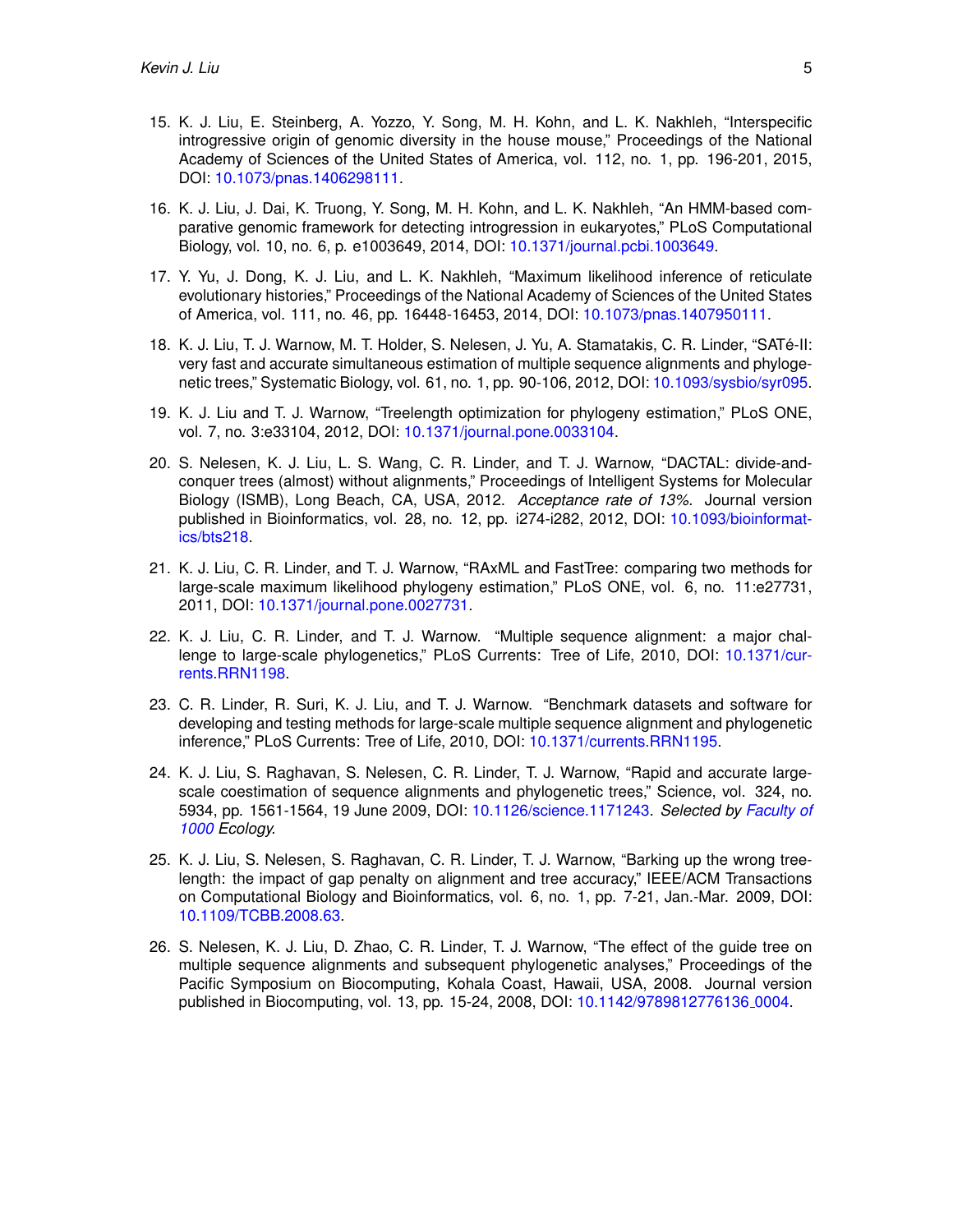#### Working Manuscripts

"A performance study of co-phylogenetic inference methods," in preparation.

"New statistical methods for detecting local evolutionary rate heterogeneity," in preparation.

"Scalable statistical inference of species phylogenies from large-scale resequenced genomic datasets," in preparation.

"A phylogenomic study of adaptive co-evolution between early diverging fungi and obligate bacterial endosymbionts in the *Burkholderiaceae*," in preparation.

#### Scientific Software

[Coal-Miner,](https://gitlab.msu.edu/liulab/CoalMiner.data.scripts) a coalescent-based method for detecting significant statistical associations between genomic loci and a quantitative trait – where both sets of characters have complex evolutionary origins, with H. A. Hejase, 2017.

[Coal-Map,](https://gitlab.msu.edu/liulab/coal-map) a coalescent-based method for detecting significant statistical associations between genomic loci and a quantitative trait with interspecific introgressive origin, with H. A. Hejase, 2016.

[PhyloNet-HMM,](http://bioinfo.cs.rice.edu/software/phmm) an HMM-based comparative genomic method for the analysis of complex evolutionary histories, with J. Dai, K. Truong, Y. Song, M. H. Kohn, and L. K. Nakhleh, 2014.

[DACTAL,](http://www.cs.utexas.edu/~phylo/software/dactal/) a method for estimation of phylogenies from datasets with tens of thousands of nucleotide sequences and kilobases of sequence length, with S. Nelesen, L. S. Wang, C. R. Linder, and T. J. Warnow, 2012.

SATé-II, a method for very fast and accurate simultaneous estimation of alignments and trees, with T. J. Warnow, M. T. Holder, S. Nelesen, J. Yu, A. Stamatakis, and C. R. Linder, 2012.

SAT<sub>e-I</sub>, a method for fast and accurate maximum likelihood simultaneous estimation of alignments and trees, with S. Raghavan, S. Nelesen, C. R. Linder, and T. J. Warnow, 2009.

BeeTLe, a method for estimation of alignments and trees by optimizing treelength, with T. J. Warnow, 2012.

POY\*, a method for estimation of alignments and trees by optimizing treelength, with S. Nelesen, S. Raghavan, C. R. Linder, T. J. Warnow, 2009.

#### Invited Presentations

"Genome-wide Association Mapping in the Context of Complex Evolutionary Histories: New Phylogenomic Approaches." Society of Systematic Biologists Symposium on Phylogenetic Approaches to Connecting Genotypes to Phenotypes. Held at the 2017 Evolution Scientific Meeting, Portland, OR, USA, June 25, 2017.

#### Contributed/Conference Presentations

"Build a Better Bootstrap and the RAWR Shall Beat a Random Path to Your Door: Phylogenetic Support Estimation Revisited." 2022 Evolution Scientific Meeting, virtual and Cleveland, OH, USA, June 21, 2022.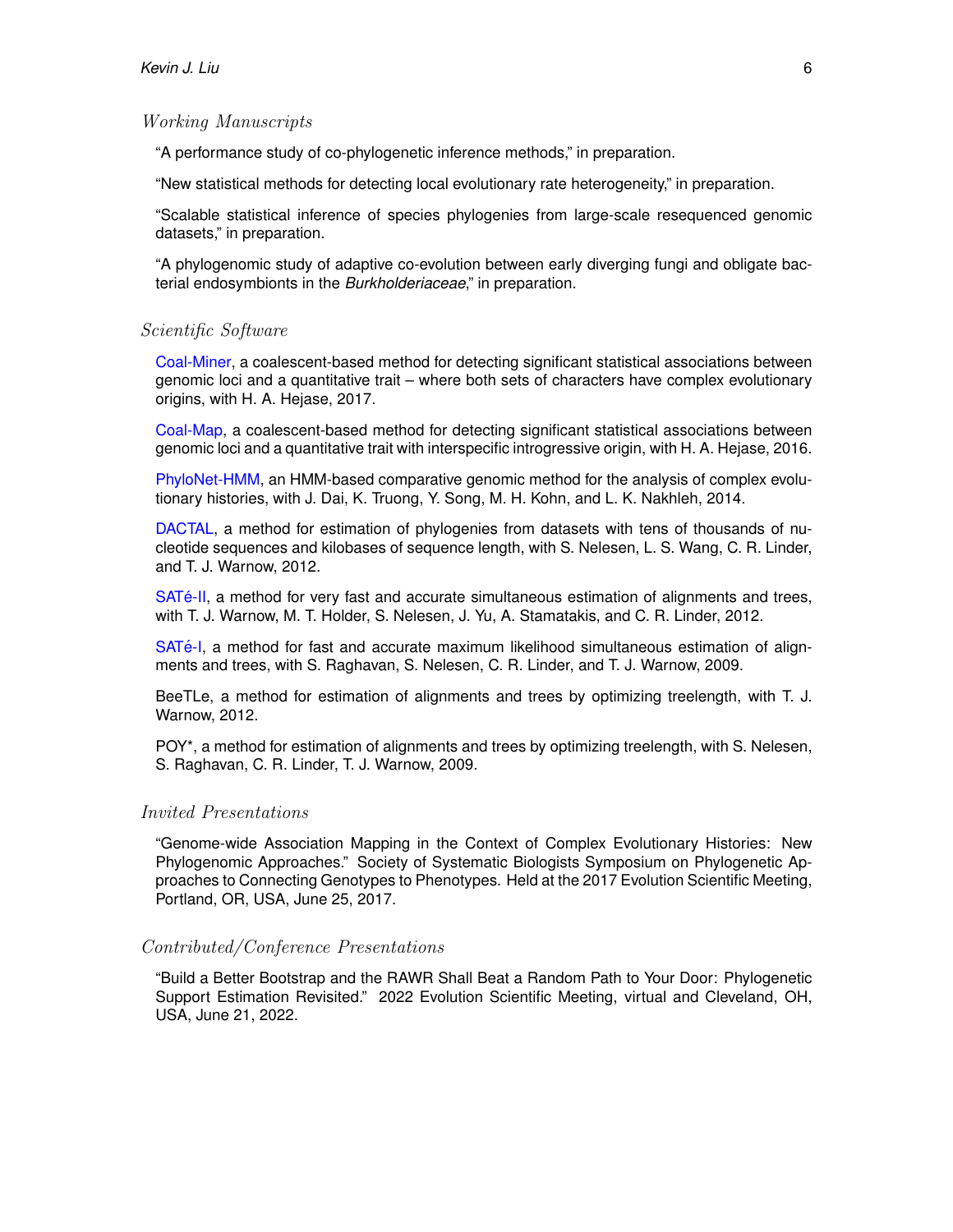"Scalable Computational Frameworks for Comparative Analysis of Complex and Ultra-large Genomic Data." 6th Annual Research Symposium of the Michigan State University Ecology, Evolutionary Biology, and Behavior Program, East Lansing, MI, USA, May 2, 2022.

"Build a Better Bootstrap and the RAWR Shall Beat a Random Path to Your Door: Phylogenetic Support Estimation Revisited." BEACON 2021 Congress, virtual, August 19, 2021.

"Statistical analysis of GC-biased gene conversion and recombination hotspots in eukaryotic genomes: a phylogenetic hidden Markov model-based approach." 12th ACM International Conference on Bioinformatics, Computational Biology and Health Informatics (BCB '21), virtual conference, August 2, 2021.

"Build a Better Bootstrap and the RAWR Shall Beat a Random Path to Your Door: Phylogenetic Support Estimation Revisited." 29th Conference on Intelligent Systems for Molecular Biology (ISMB) and 20th European Conference on Computational Biology (ECCB), virtual, July 28, 2021.

"Build a Better Bootstrap and the RAWR Shall Beat a Random Path to Your Door: Phylogenetic Support Estimation Revisited." 2021 Evolution Scientific Meeting, virtual, June 21-25, 2021.

"Interspecific Introgressive Origin of Genomic Diversity in the House Mouse." 5th Annual Research Symposium of the Michigan State University Ecology, Evolutionary Biology, and Behavior Program, East Lansing, MI, USA, May 7, 2021.

"Estimating Statistical Support Using Random Walk Resampling of Biomolecular Sequences." American Society of Naturalists Virtual Asilomar Conference, January 11, 2021.

"Estimating Statistical Support Using Random Walk Resampling of Biomolecular Sequences." The BEACON Center for the Study of Evolution in Action seminar series, Michigan State University, East Lansing, MI, USA, December 18, 2020.

"Estimating Statistical Support Using Random Walk Resampling of Biomolecular Sequences." BEACON 2020 Congress, Michigan State University, East Lansing, MI, USA, August 12, 2020.

"Estimating Statistical Support Using Random Walk Resampling of Biomolecular Sequences." 4th Annual Research Symposium of the Michigan State University Ecology, Evolutionary Biology, and Behavior Program, East Lansing, MI, USA, May 7, 2020.

"Scalable Statistical Introgression Mapping Using Approximate Coalescent-Based Inference." 10th ACM International Conference on Bioinformatics, Computational Biology and Health Informatics (BCB '19), Niagara Falls, NY, USA, September 10, 2019.

"Uncovering the Interspecific Introgressive Origins of the House Mouse Genome." 3rd Annual Research Symposium of the Michigan State University Ecology, Evolutionary Biology, and Behavior Program, East Lansing, MI, USA, April 29, 2019.

"FastNet: Fast and Accurate Statistical Inference of Phylogenetic Networks using Large-scale Genomic Sequence Data." 16th Annual RECOMB Comparative Genomics Satellite Conference (RECOMB-CG), Magog-Orford, Quebec, Canada, October 9-12, 2018. ´

"Non-parametric and Semi-parametric Support Estimation using SEquential RESampling Random Walks on Biomolecular Sequences", 16th Annual RECOMB Comparative Genomics Satellite Conference (RECOMB-CG), Magog-Orford, Quebec, Canada, October 9-12, 2018. ´

"Fast and Accurate Inference of Phylogenetic Networks Using Large-scale Genomic Sequence Data." MSU Interfacing Computational & Plant Science (IMPACTS) Symposium, Michigan State University, East Lansing, MI, USA, August 22, 2018.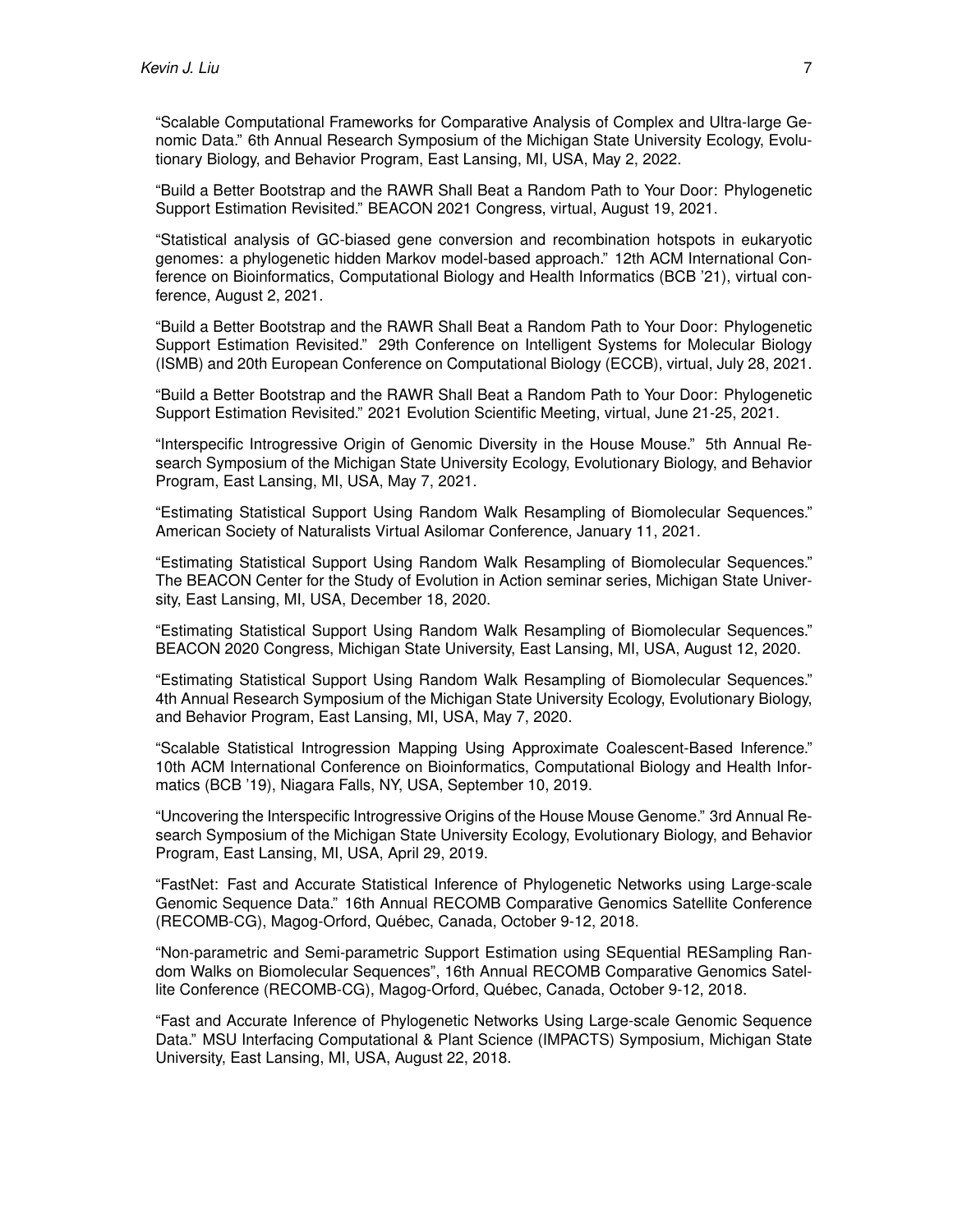"Fast and Accurate Inference of Phylogenetic Networks Using Large-scale Genomic Sequence Data." BEACON 2018 Congress, Michigan State University, East Lansing, MI, USA, August 10, 2018.

"Fast and Accurate Inference of Phylogenetic Networks Using Large-scale Genomic Sequence Data." 2nd Annual Research Symposium of the Michigan State University Ecology, Evolutionary Biology, and Behavior Program, East Lansing, MI, USA, April 30, 2018.

"Coal-Miner: a Coalescent-based Method for GWA Studies of Quantitative Traits with Complex Evolutionary Origins." ACM-BCB 2017, Boston, MA, August 21, 2017.

"Coal-Miner: a Coalescent-based Method for GWA Studies of Quantitative Traits with Complex Evolutionary Origins." BEACON 2017 Congress, Michigan State University, East Lansing, MI, USA, August 2, 2017.

"What Can Computational Thinking and Evolutionary Thinking Do For Human Health and the Life Sciences?" MSU iCER ACRES seminar, East Lansing, MI, USA, June 8, 2017.

"Fast and Accurate Inference of Phylogenetic Networks Using Large-scale Genomic Sequence Data." 1st Annual Research Symposium of the Michigan State University Ecology, Evolutionary Biology, and Behavior Program, East Lansing, MI, USA, May 1, 2017.

"A Performance Study of the Impact of Recombination on Species Tree Analysis." 14th RECOMB Comparative Genomics Satellite Conference, Montréal, Québec, Canada, October 12, 2016.

"Fast and Accurate Inference of Phylogenetic Networks using Large-scale Genomic Sequence Data." BEACON 2016 Congress, Michigan State University, East Lansing, MI, USA, August 11, 2016.

"PhyloNet-HMM: A Comparative Genomic Framework for Detecting Introgression in Eukaryotes." 2016 iEvoBio Meeting, Austin, TX, USA, June 21, 2016.

"Fast and Accurate Inference of Phylogenetic Networks using Large-scale Genomic Sequence Data." 2016 Evolution Scientific Meeting, Austin, TX, USA, June 18, 2016.

"Microbial Communities in Global Groundwaters: An Evolutionary and Ecological Perspective." WaterCube meeting, Michigan State University, East Lansing, MI, USA, December 2, 2015.

"Stochastic Models and Algorithms for Large-scale Comparative Genomics under Complex Evolutionary Scenarios." BEACON 2015 Congress, Michigan State University, East Lansing, MI, USA, August 16, 2015.

"Mapping the Genomic Architecture of Adaptive Introgressed Traits: A Coalescent-Based Approach." Society for Systematic Biologists Standalone Meeting, Ann Arbor, MI, May 21, 2015.

"Stochastic Models and Algorithms for Large-scale Comparative Genomics under Complex Evolutionary Scenarios." Division of Engineering Research seminar series, Michigan State University, East Lansing, MI, USA, April 7, 2015.

"Stochastic Models and Algorithms for Large-scale Comparative Genomics under Complex Evolutionary Scenarios." CompPLB group, Michigan State University, East Lansing, MI, USA, February 11, 2015.

"Interspecific Introgressive Origin of Genomic Diversity in the House Mouse." The BEACON Center for the Study of Evolution in Action seminar series, Michigan State University, East Lansing, MI, USA, September 19, 2014.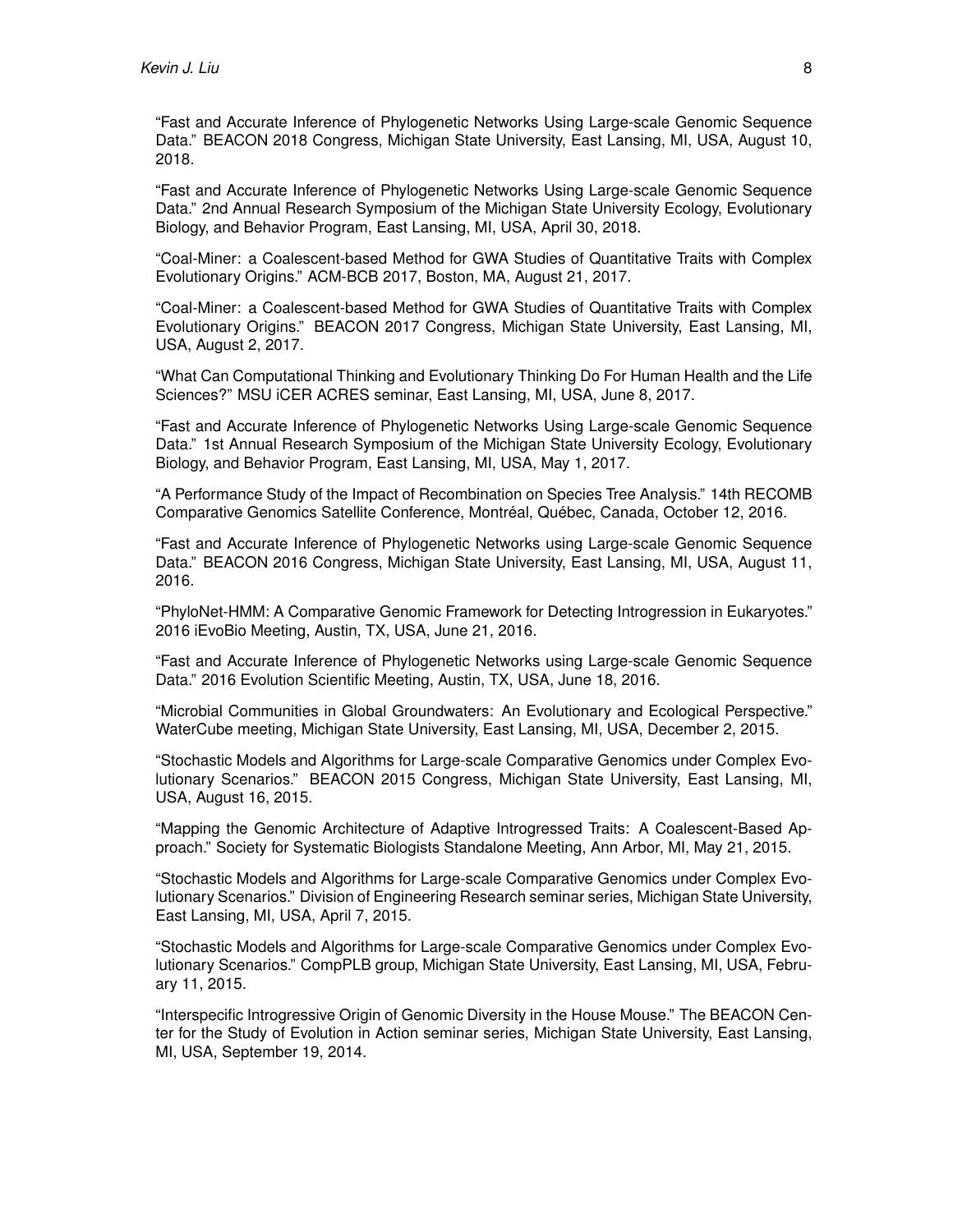"An HMM-based Comparative Genomics Framework for Analyzing Complex Evolutionary Scenarios." The University of Texas at Austin, Austin, TX, USA, May 31, 2014.

"Stochastic Models and Algorithms for Large-scale Comparative Genomics under Complex Evolutionary Scenarios." The Jackson Laboratory, Bar Harbor, ME, USA, April 8, 2014.

"Stochastic Models and Algorithms for Large-scale Comparative Genomics under Complex Evolutionary Scenarios." Saarland University Multimodal Computing and Informatics Cluster of Excellence, Saarbrücken, Germany, March 25, 2014.

"Stochastic Models and Algorithms for Large-scale Comparative Genomics under Complex Evolutionary Scenarios." University of Houston Department of Computer Science, Houston, TX, USA, March 21, 2014.

"Stochastic Models and Algorithms for Large-scale Comparative Genomics under Complex Evolutionary Scenarios." Michigan State University Department of Computer Science and Engineering, East Lansing, MI, USA, March 17, 2014.

"Stochastic Models and Algorithms for Large-scale Comparative Genomics under Complex Evolutionary Scenarios." Colorado State University Department of Computer Science, Ft. Collins, CO, USA, March 5, 2014.

"Stochastic Models and Algorithms for Large-scale Comparative Genomics under Complex Evolutionary Scenarios." Texas Tech University Department of Computer Science, Lubbock, TX, USA, February 24, 2014.

"Interspecific Introgressive Origin of Genomic Diversity in the House Mouse." Guest lecture for Rice University EBIO 561, Houston, TX, USA, September 4, 2013.

"Pleiotropy and Polygenes in Adaptive Hybridized Gene Clusters in Mice." NIH National Library of Medicine Informatics Training Conference, Salt Lake City, UT, USA, June 18, 2013.

"Mosaic Signatures of Natural Hybridization in the House Mouse Genome." Progress meeting for NSF 1062463 "ABI Innovation: Novel Methodologies for Genome-scale Evolutionary Analysis of Multi-locus Data", University of Texas at Austin, Austin, TX, USA, February 18, 2013.

"Population Genomics of the Mouse and its Functional Implications." NIH National Library of Medicine Informatics Training Conference, Madison, WI, USA, June 26, 2012.

"Fast and Accurate Co-estimation of Large-scale Phylogenetic Alignments and Trees." Massachusetts Institute of Technology Computer Science and Artificial Intelligence Laboratory, Boston, MA, USA, April 13, 2011.

"Fast and Accurate Co-estimation of Large-scale Phylogenetic Alignments and Trees." Graduate Representative Association of Computer Sciences Speaker Series, University of Texas at Austin, Austin, TX, USA, May 4, 2010.

"Simultaneous Alignment and Tree Estimation (SATe): a Fast and Accurate Method for Difficult ´ Datasets with Many Taxa." Cyberinfrastructure for Phylogenetic Research (CIPRES) Project All-Hands Meeting, University of California at Berkeley, Berkeley, CA, USA, July 22, 2009.

"Gap-attentive Phylogenetic Methods." Cyberinfrastructure for Phylogenetic Research (CIPRES) Project All-Hands Meeting, University of Texas at Austin, Austin, TX, USA, February 4, 2006.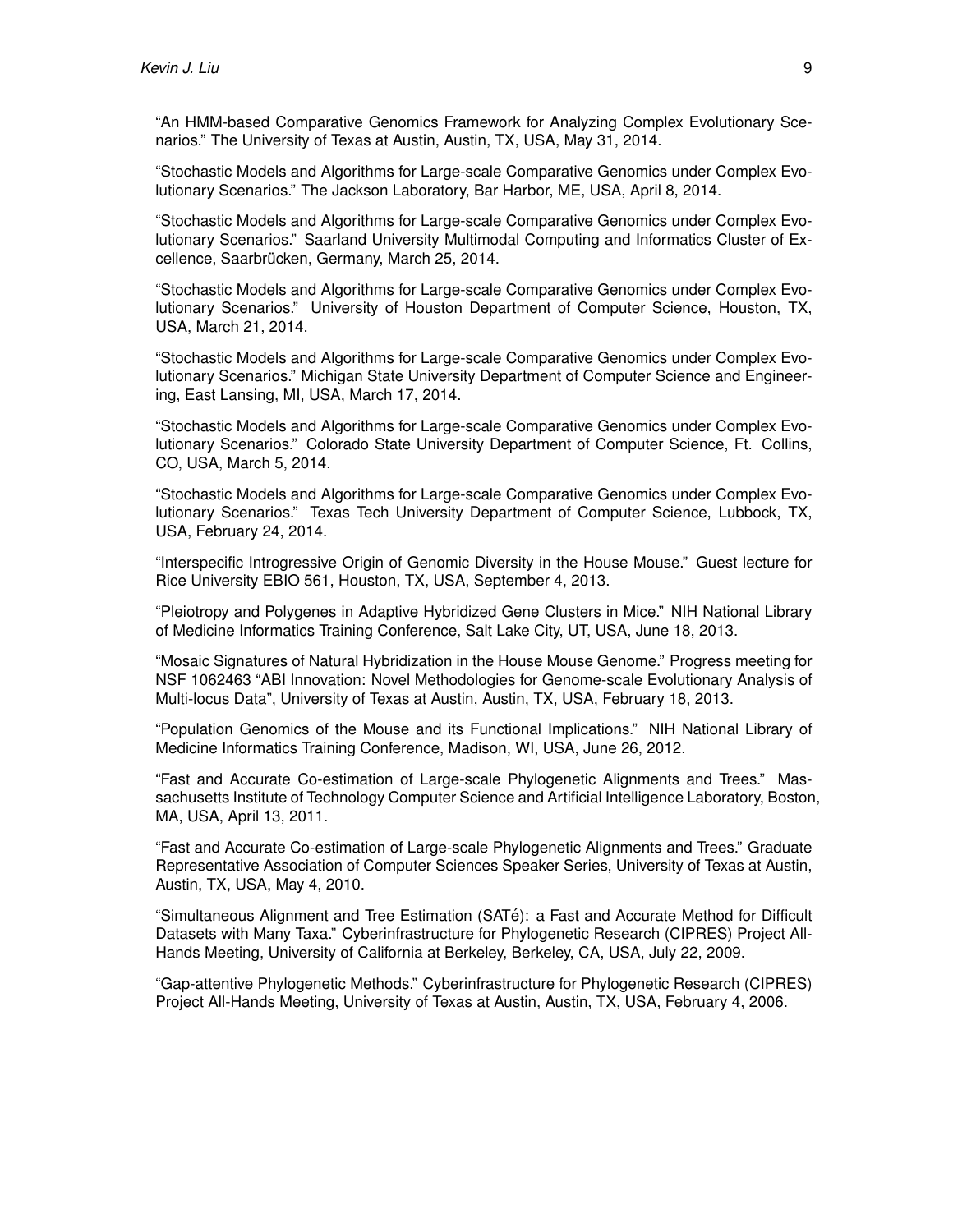# **Teaching**

Courses at Michigan State University

CSE 331 Algorithms and Data Structures: spring 2016, spring 2017.

CSE 431 Algorithm Engineering: spring 2020, spring 2021, spring 2022, spring 2023.

CSE 491 Introduction to Computational Biology and Bioinformatics: spring 2019.

CSE 836 Computational Comparative Genomics: fall 2014, fall 2016.

CSE 841 Artificial Intelligence: fall 2015, fall 2017, fall 2018, fall 2019, fall 2020, fall 2021, fall 2022.

PLB 843 Forum in Computational and Plant Sciences: fall 2022 (co-instructor).

Other Courses

Comparative Genomic and Computational Approaches to the Evolution of Complex Phenotypes: 2020 CBRS Big Data in Biology Summer School, The University of Texas at Austin, Austin, TX, USA. Co-taught with Dr. Heather Goldsby (MSU), Dr. Hans Hofmann (U. Texas), and Dr. Rebecca Young (U. Texas).

# **Industry Experience**

Software developer I, Oracle Corporation, 2001–2004.

Software engineer I, Smartpipes Corporation, 2001.

Intern, Oracle Corporation, summer 2000.

Intern, Fujitsu Network Communications, summer 1999.

Intern, UHD Inc., contractor at National Institutes of Health. summer 1998.

# **Professional Activities**

Conference Committee Membership

PC member, The 19th RECOMB Comparative Genomics Satellite Conference (RECOMB-CG) 2022. San Diego, CA, USA.

PC member, The 13th ACM Conference on Bioinformatics, Computational Biology, and Health Informatics (ACM BCB) 2022. Chicago, IL, USA.

PC member, The 12th ACM Conference on Bioinformatics, Computational Biology, and Health Informatics (ACM BCB) 2021. Virtual conference.

PC member, The 11th ACM Conference on Bioinformatics, Computational Biology, and Health Informatics (ACM BCB) 2020. Virtual conference.

PC member, The 17th RECOMB Comparative Genomics Satellite Conference (RECOMB-CG) 2019. Montpellier, France.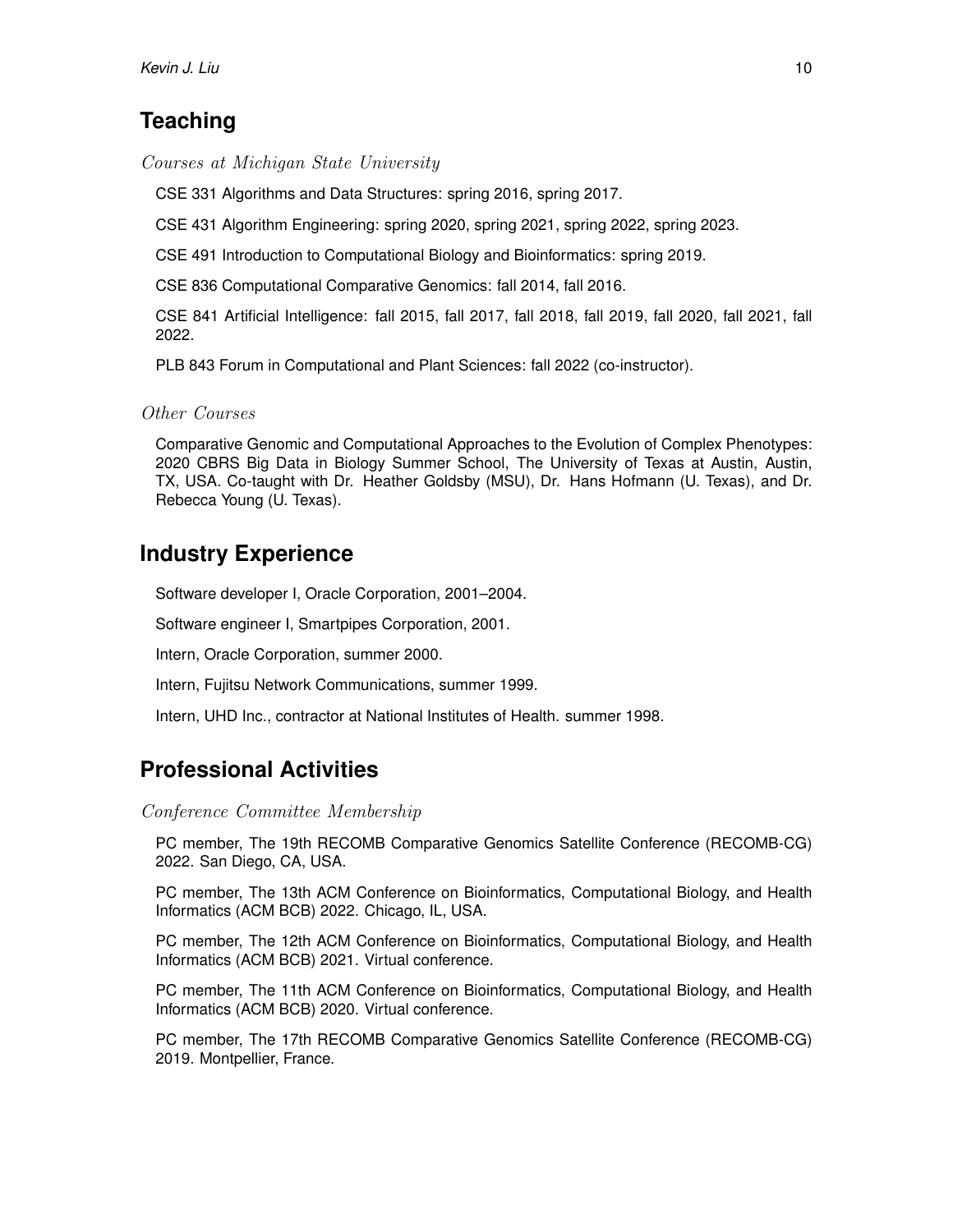PC member, The 10th ACM Conference on Bioinformatics, Computational Biology, and Health Informatics (ACM BCB) 2019. Niagara Falls, NY, USA.

PC member, The 16th RECOMB Comparative Genomics Satellite Conference (RECOMB-CG) 2018. Magog-Orford, Québec, Canada.

PC member, The 9th ACM Conference on Bioinformatics, Computational Biology, and Health Informatics (ACM BCB) 2018. Washington, DC, USA.

PC member, The 15th RECOMB Comparative Genomics Satellite Conference (RECOMB-CG) 2017. Barcelona, Spain.

Track chair and PC member, The 8th ACM Conference on Bioinformatics, Computational Biology, and Health Informatics (ACM BCB) 2017. Boston, MA, USA.

### National/International Service

NSF panelist: 2016, 2017, 2018, 2019, 2020, 2021, 2022.

NSF ad hoc reviewer: 2016 and 2017.

NIH Bridge to Artificial Intelligence (Bridge2AI) program reviewer: 2021.

NIH GVE study section member: 2018.

NIH invited panelist: 2021.

Society of Systematic Biologists (SSB) Graduate Student Research Award (GSRA) reviewer: 2021.

L'Agence Nationale de Recherche (ANR)/The French National Research Agency: 2018.

Thrust Group leader for BEACON, an NSF Science and Technology Center (STC) for the Study of Evolution in Action: 2017 Thrust Group 1 "Genomes, Genetic Architectures & Evolvability".

Faculty affiliate of the bioRxiv preprint server, 2019 – present.

#### University Service

Member, Graduate Studies and Research Committee, Department of Computer Science and Engineering, Michigan State University, 2014 – present.

Core Member, Ecology, Evolution, and Behavior (EEB) Program, Michigan State University, 2021 – present.

Member, Genetics and Genome Sciences (GGS) Program, Michigan State University, 2020 – present.

Member, Recruitment Committee, NSF NRT-IMPACTS Training Program, Michigan State University, 2020 – 2021.

Co-chair, Student Faculty Recruiting Committee, Department of Computer Science, University of Texas at Austin, 2008.

Student member, Faculty Recruiting Committee, Department of Computer Science, University of Texas at Austin, 2008.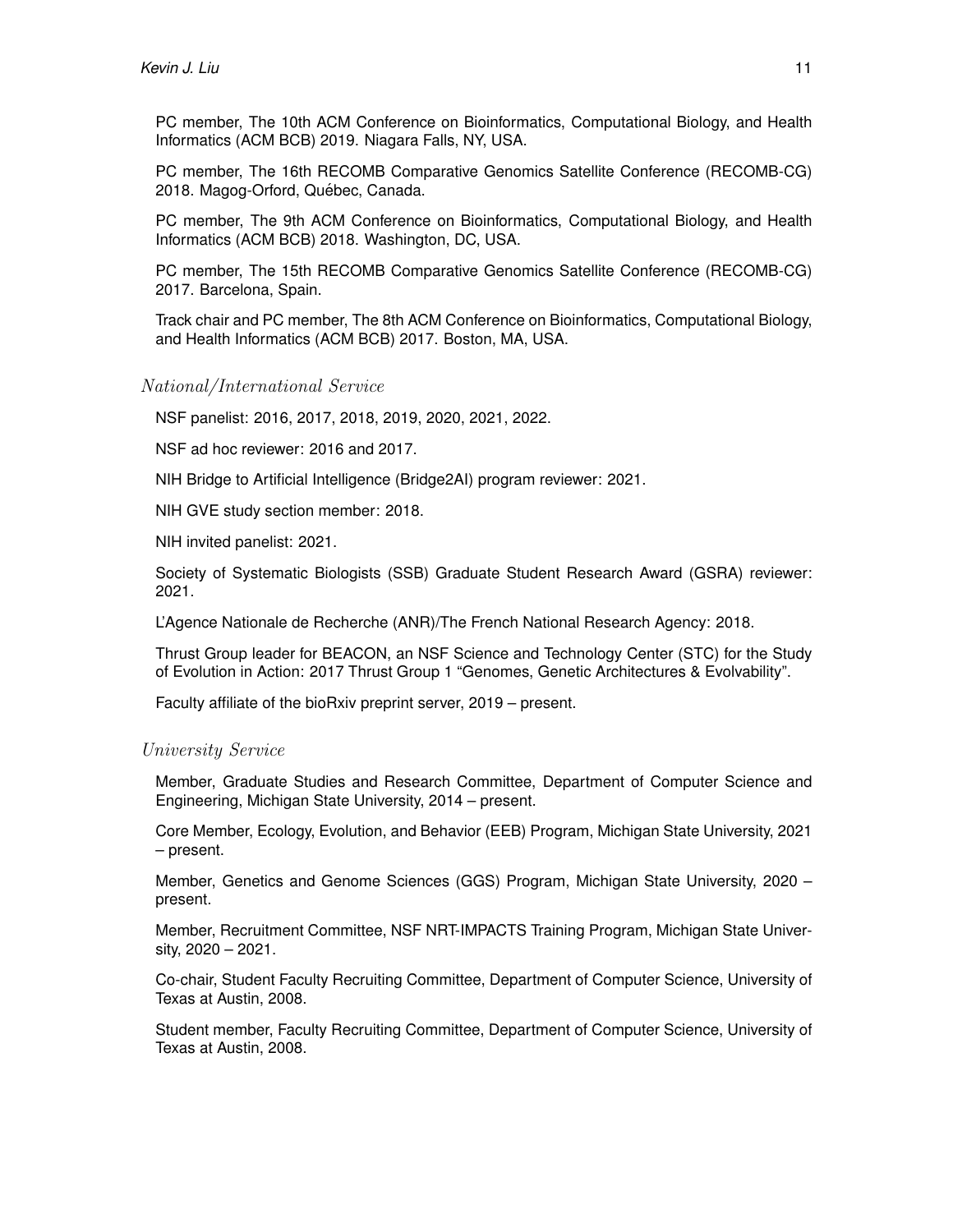### *Kevin J. Liu* 12

#### Reviewer

Molecular Biology and Evolution Systematic Biology IEEE/ACM Transactions on Computational Biology and Bioinformatics BMC Evolutionary Biology Algorithmica PLOS ONE RECOMB RECOMB-CG ACM BCB SODA

### Professional Memberships

Society of Systematic Biologists (SSB), 2014–2015, 2021–present. International Society for Computational Biology (ISCB), 2021–2022. American Society of Naturalists (ASN), 2016–2020. Society for the Study of Evolution (SSE), 2015–2016.

# **Honors & Awards**

### Fellowships

NIH National Library of Medicine Keck Postdoctoral Fellowship, 2012–2014.

Microelectronics and Computer Development Doctoral Fellowship, 2004–2005.

NSF Graduate Fellowship Honorable Mention, 2005.

#### Awards

NSF CAREER award, 2022.

NSF CISE CRII award, 2016.

2014 Postdoctoral Preparation Institute Travel Award from the Federation of American Societies for Experimental Biology, Summer 2014.

AAAS/Science Program for Excellence in Science, 2013.

University of Texas Office of Graduate Studies Professional Development Award, Fall 2007.

Shell Merit Scholarship, 1997–2000.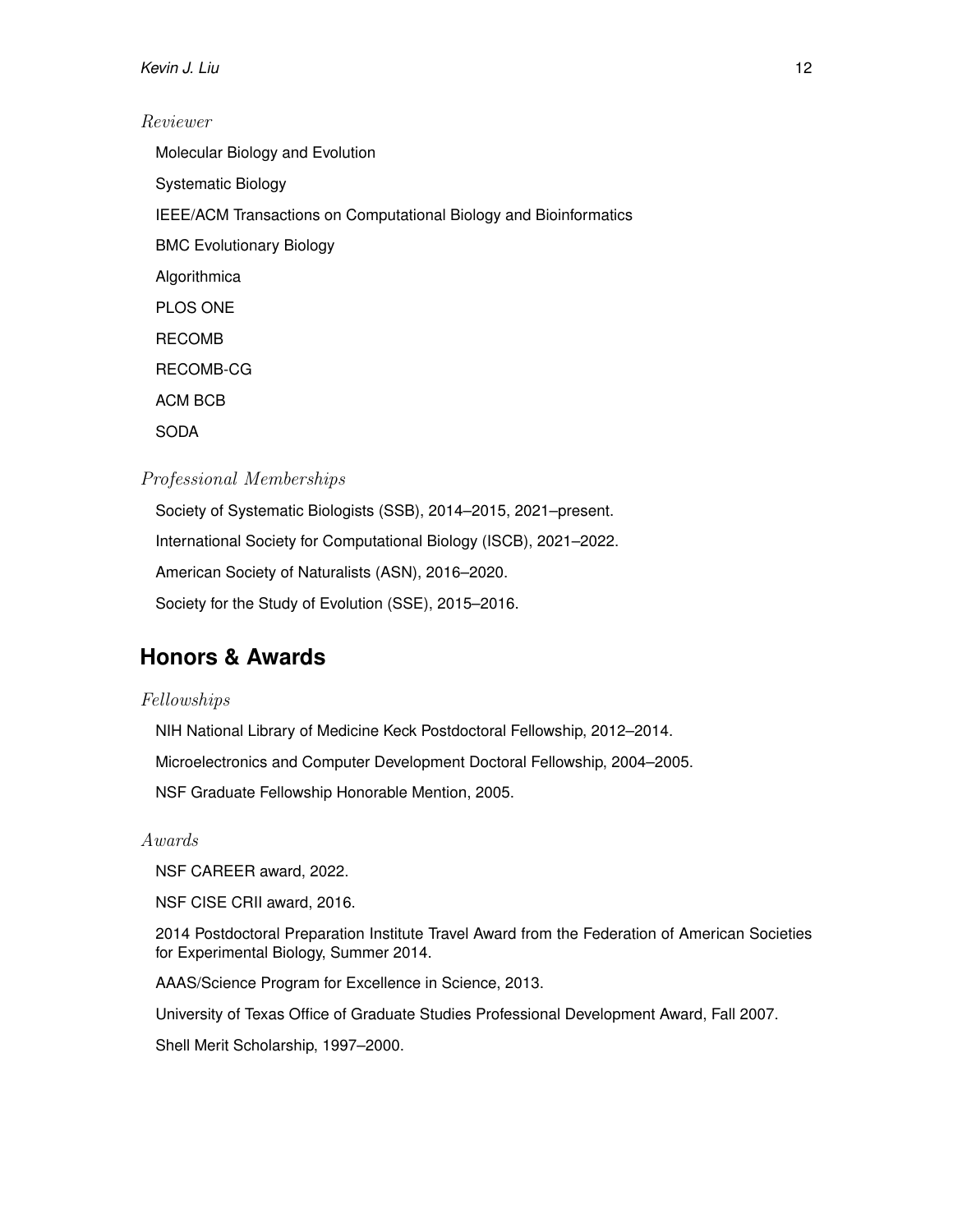Andrew Carnegie Merit Scholarship, 1997-2000.

Junior Achievement Merit Scholarship, 1998.

Chinese Professionals Club Merit Scholarship, 1997.

Society of Automotive Engineers Merit Scholarship, 1997.

National Merit Competition Finalist, 1997.

# **Current Ph.D. and M.S. Students Supervised/Co-supervised**

Qiqige Wuyun, Department of Computer Science and Engineering, Michigan State University. Joined group as a Ph.D. student in fall 2017.

Meijun Gao, Department of Computer Science and Engineering, Michigan State University. Joined group as a Ph.D. student in fall 2019.

Julia Zheng, Department of Computer Science and Engineering and Ecology, Evolutionary Biology, and Behavior (EEBB) Program, Michigan State University. Joined group as a Ph.D. student in fall 2019.

Ahmad Hejase Bazzi, Department of Computer Science and Engineering, Michigan State University. Joined group as a Ph.D. student in spring 2020.

Md. Alamin, Department of Computer Science and Engineering, Michigan State University. Joined group as a Ph.D. student in fall 2020.

Rei Doko, Department of Computer Science and Engineering, Michigan State University. Joined group as a Ph.D. student in fall 2020.

Byungho Lee, Department of Computer Science and Engineering, Michigan State University. Joined group as a Ph.D. student in fall 2022.

Erika Yilin Zheng, Department of Computer Science and Engineering, Michigan State University. Joined group as an M.S. student in fall 2022.

# **Past Ph.D. and M.S. Students Supervised/Co-supervised**

Wei Wang, Department of Computer Science and Engineering, Michigan State University. Joined group as a Ph.D. student in fall 2016.

Ph.D. awarded in December 2021.

Ph.D. dissertation title: "Computational Frameworks for Indel-Aware Evolutionary Analysis Using Large-Scale Genomic Sequence Data."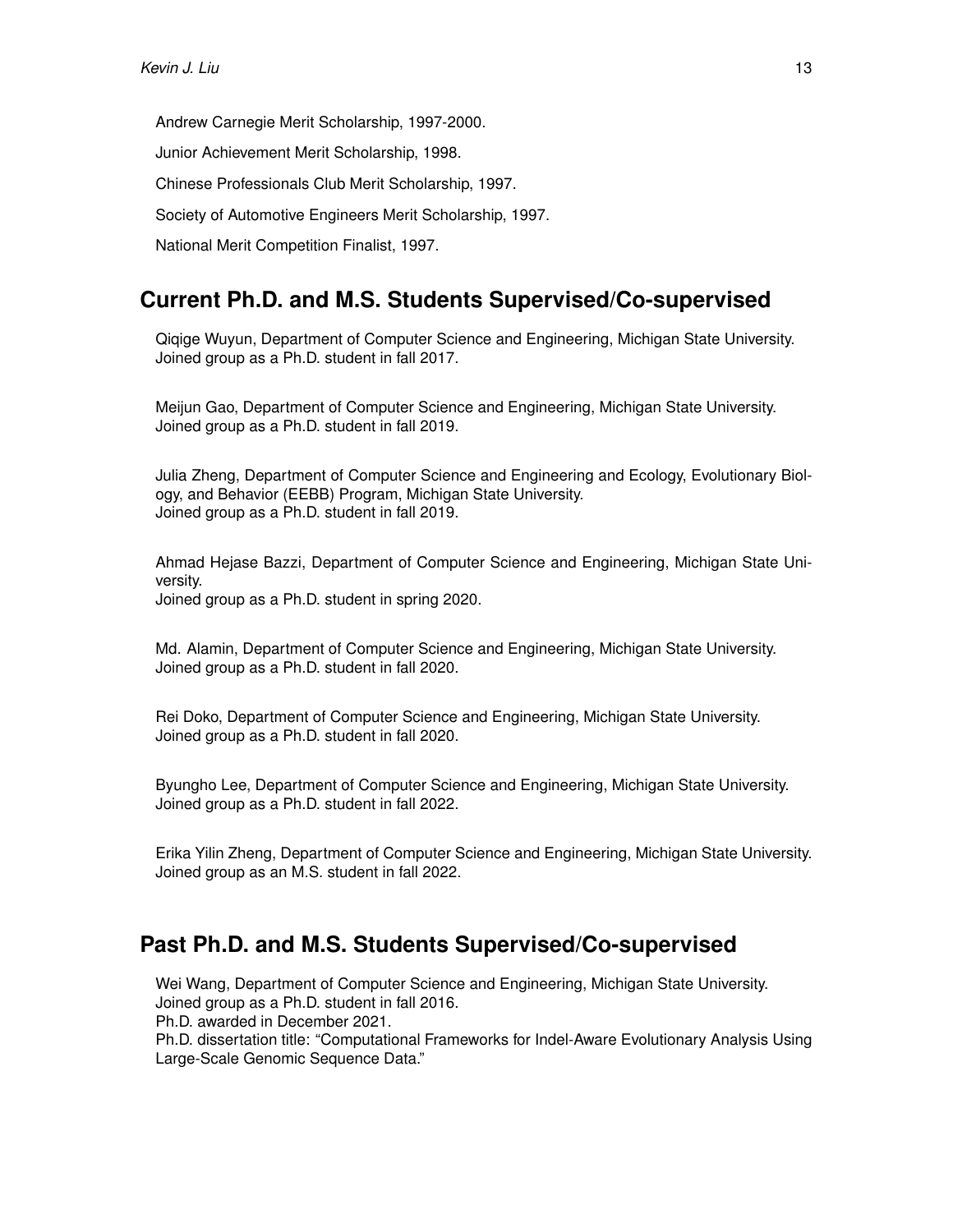Archived website: [https://wangwe90.github.io/.](https://wangwe90.github.io/) Current position: Data scientist at Meta Platforms Inc. (formerly known as Facebook Inc.).

Hussein Hejase, Department of Computer Science and Engineering, Michigan State University. Joined group as a Ph.D. student in fall 2014.

Ph.D. awarded in December 2017.

Ph.D. dissertation title: "Scalable Phylogenetic Analysis and Functional Interpretation of Genomes with Complex Evolutionary Histories."

Archived MSU website: [https://www.cse.msu.edu/](https://www.cse.msu.edu/~hijazihu/)∼hijazihu/.

First position after graduation: Post-doctoral researcher in Dr. Adam Siepel's research group at Cold Spring Harbor Laboratory.

Current position: Scientist in Computational Sciences/Discovery Sciences R&D Team at Janssen Pharmaceutica (part of Johnson & Johnson).

Daria Tarasova, Department of Computer Science and Engineering, Michigan State University. Joined group as an M.S. student in fall 2018. M.S. awarded in May 2020.

# **Undergraduate and High School Students Supervised/Co-supervised**

Aramis Edward Matos Nieves, Department of Mathematics (major in Computer Science), University of Puerto Rico. Summer research internship through MSU SROP.

Tejas Singhal, Department of Computer Science and Engineering and Honors College, Michigan State University. Summer research internship through MSU EnSURE program.

Devin Whitlock, Department of Computer Science and Engineering, Michigan State University. Supported by MSU Professorial Assistantship (PA) program.

Rishi Peddakama, Del Norte High School (San Diego, CA, USA), independent research internship.

Nia Blake, Department of Computer Science, Winston-Salem State University. Summer research internship through CRA-WP Distributed Research Experiences for Undergraduates (DREU) Program.

Daniyal Dar, Department of Computer Science and Engineering, Michigan State University. Summer research internship through MSU EnSURE program.

Brianna Martinson, Department of Computing, East Tennessee State University. Summer research internship through MSU SROP.

Christian Revels-Robinson, Departments of Computer Science and Anthropology, Columbia University. Summer research internship through CRA-WP Distributed Research Experiences for Undergraduates (DREU) Program.

Maria Pacifico, Department of Computer Science and Engineering and Lyman Briggs College, Michigan State University. Supported by NSF REU Supplement award.

Bella Said, Department of Human Biology and Data Science Program, Michigan State University. Supported by NSF REU Supplement award.

Jesus Garcia, Department of Computer Science, Northeastern Illinois University. Summer research internship through MSU SROP.